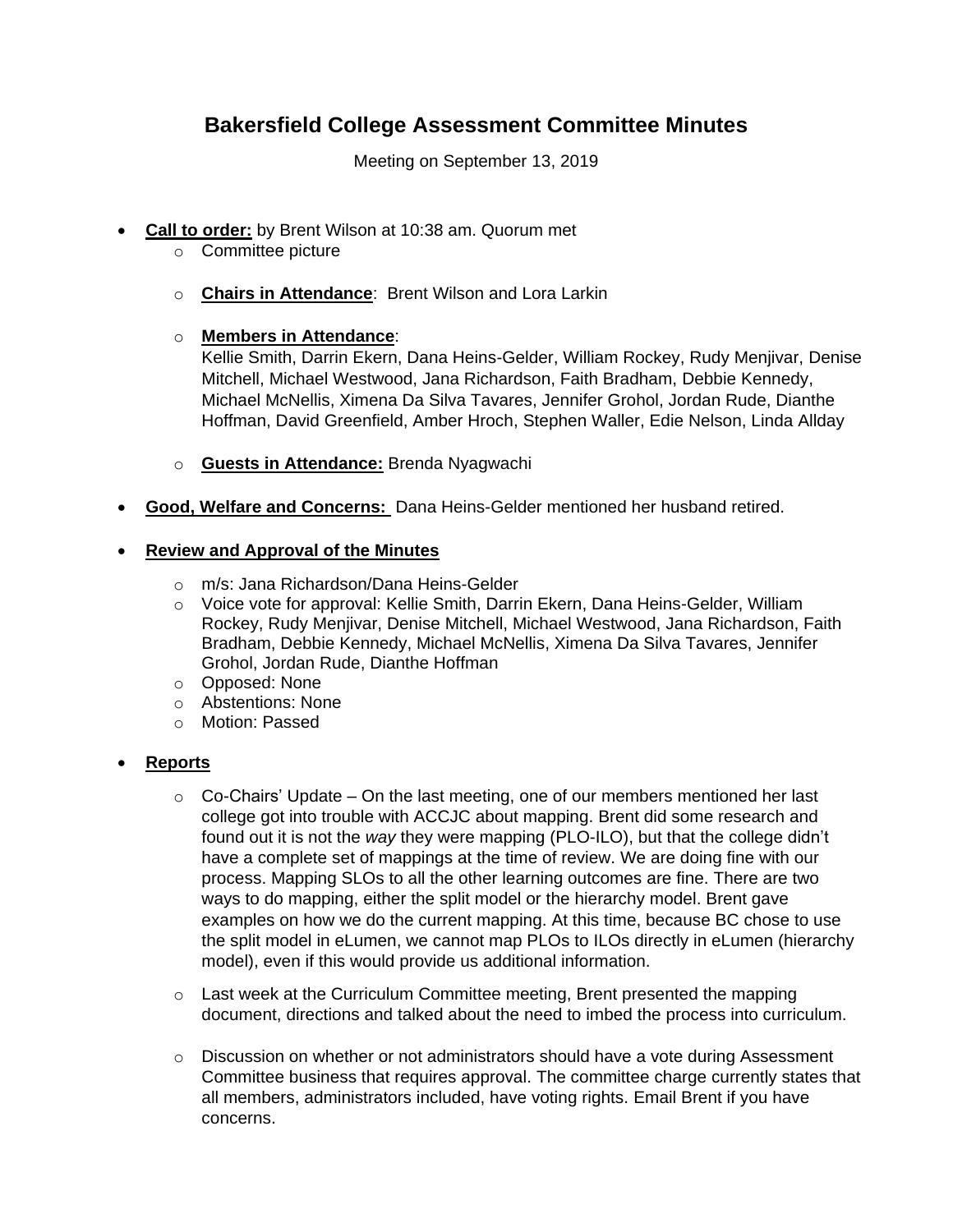$\circ$  SLO-PLO/SLO-ILO/SLO-GELO Mapping Update—download the mapping form on the committee website. Brent showed the committee where to find the form and asked committee members to go back to their departments and have faculty fill out the form if they know they modified SLOs last year. Ximena wants to know if there is a way in eLumen that you can check to see what the mapping looks like. Brent showed a way that faculty can review the current mappings of all learning outcomes for courses that they teach. Michael McNellis requested Brent to give a presentation to the FCDC about mapping. Brent passed out the roundtable sign-up sheet.

## **Additions to the Agenda-** none

#### **New Business**

- Revised 19-20 Committee Charge (second read/vote)
	- m/s: Ximena Da Silva Tavares/Faith Bradham
	- Voice vote for approval: Kellie Smith, Darrin Ekern, Dana Heins-Gelder, William Rockey, Rudy Menjivar, Denise Mitchell, Michael Westwood, Jana Richardson, Faith Bradham, Debbie Kennedy, Michael McNellis, Ximena Da Silva Tavares, Jennifer Grohol, Jordan Rude, Dianthe Hoffman
	- Opposed: None
	- > Abstentions: None
	- > Motion: Passed
- o Revised 19-20 Committee Goals (second read/vote)
	- m/s: Michael Westwood/Jordan Rude
	- Voice vote for approval: Kellie Smith, Darrin Ekern, Dana Heins-Gelder, William Rockey, Rudy Menjivar, Denise Mitchell, Michael Westwood, Jana Richardson, Faith Bradham, Debbie Kennedy, Michael McNellis, Ximena Da Silva Tavares, Jennifer Grohol, Jordan Rude, Dianthe Hoffman
	- Opposed: None
	- $\triangleright$  Abstentions: None
	- > Motion: Passed
- $\circ$  Assessment and eLumen Training- Brent went over how to use the Program Review Assessment Report Feedback form. Discussion of what would be classified as meet or doesn't meet expectations was normed and will be used when providing feedback to the program review assessment reports. Brent will email the Assessment Report in Program Review form to the committee after the meeting, but noted that all responses should be submitted in eLumen. Jennifer Grohol said Gavilan College gives adjunct faculty a stipend for reporting SLO assessment data.

#### **Courses/Programs to be reviewed-**

- o See SLO/PLO Review Assignments
- $\circ$  Brent shared some tips in eLumen as the Assessment Member role on easier ways to look for a course to review: use the filter to search for a course, or just type in a number.
- $\circ$  How do I know what SLO is in eLumen or if it was assessed in a specific term? As the Faculty role in eLumen, select SLOs & Assessment tab, scroll down, select the term, it